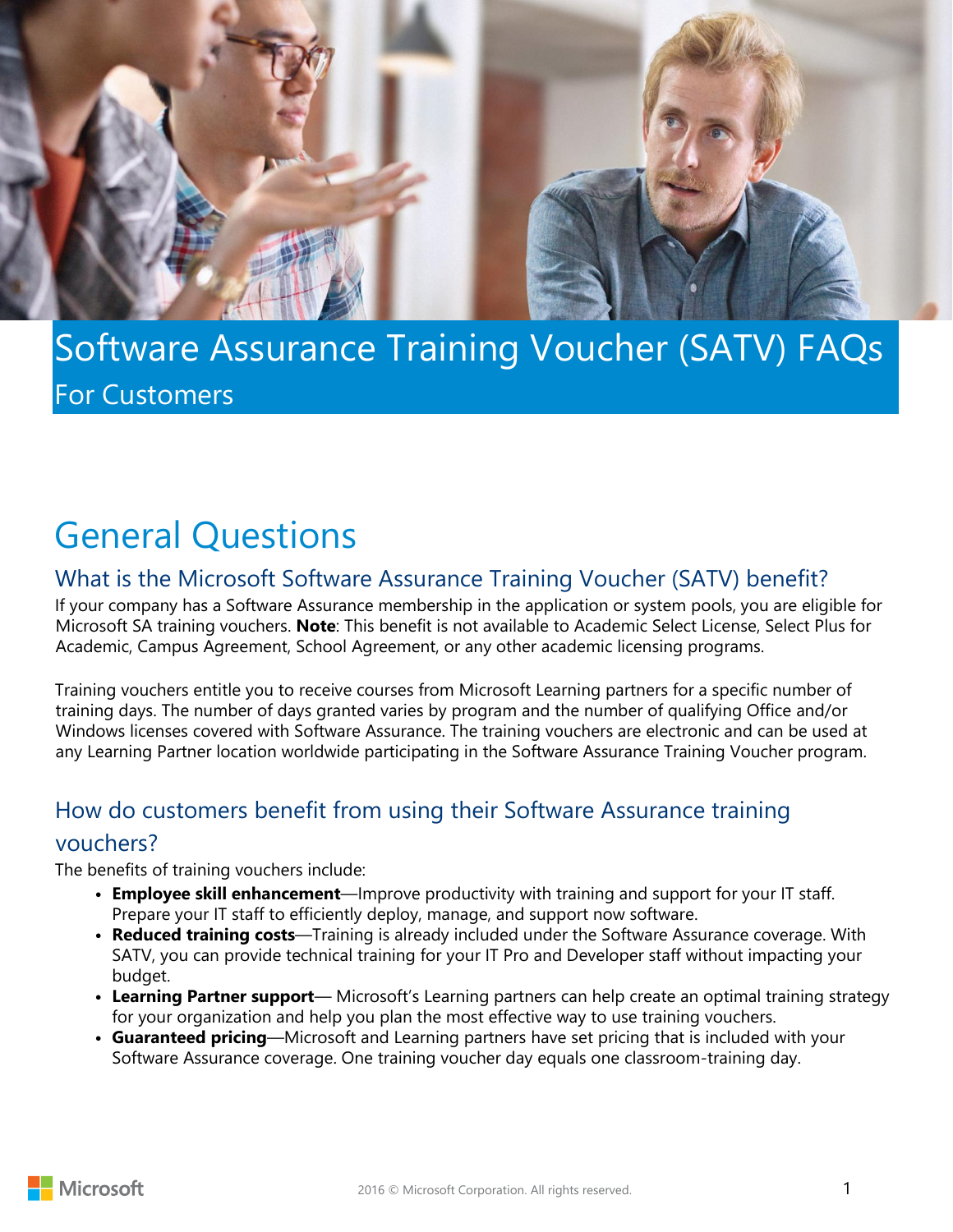## How long does my company have access to the training days allowed under our

#### agreement?

Training days last for the duration of the agreement. For example, with a three-year agreement, training days are available for three years.

### What type of training can I get through Software Assurance Training Vouchers?

You can use your Software Assurance training voucher days for select technical training for your IT staff, MOC On Demand Courses, Exams, and Microsoft Course Certificates. Use the [SA Course Catalog](https://aka.ms/satv_catalog) to find courses eligible through SATV.

### What is the process for using my SATV benefit?

There are 4 main steps required around SATV for customers.

- **1. Verify eligibility:** Customers (other than customers under an academic agreement) who have Software Assurance (SA) membership in the Microsoft application or systems product pools may be eligible for SA training days. You receive a number of Training Days based on the number of qualifying Office and/or Windows licenses covered with Software Assurance.
- **2. Activate:** Your company's benefits manager must go to Microsoft's Volume Licensing Service Center (VLSC) web site at<https://www.microsoft.com/licensing/servicecenter/default.aspx> to activate your organization's SA training voucher benefit. The benefit only has to be activated one time, and the entire number of training days allotted to the organization will be activated for use. For those customers using the [Volume Licensing Service Center,](https://licensing.microsoft.com/Customer/) there is no need for activation of your benefit, simply move to step 3.
- **3. Create & Assign:** After activating the benefit, the benefits manager can create and assign SA training vouchers to employees by entering the employee name, corporate e-mail address, and number of days the voucher is worth. After creation and assignment of a SA training voucher, the employee has 180 days to use the voucher before it expires.
- **4. Schedule:** Employees can choose a participating Microsoft Learning Partner who offers the courses they want to take.\* To reserve training, employees must provide the Learning Partner with the SA training voucher details found in their voucher confirmation email.

*\*Not all Learning partners participate in the SATV Program or offer all SATV-eligible courses. Use the [Partner](https://partnercenter.microsoft.com/en-us/pcv/search?customFilters=curatedLists,learning)  Center [t](http://www.microsoft.com/learning/en/us/classlocator.aspx)o find a participating Learning Partner near you. Use the [SA Course Catalog](https://aka.ms/satv_catalog) to find courses eligible through SATV.*

Instructions on how to activate, create and assign, and schedule training can be found on th[e SATV website.](https://trainingbenefits.partners.extranet.microsoft.com/en/SATV/Pages/CreateVoucher.aspx)

# Details You Should Know

**Eligible licenses:** For eligibility and current program rules, see the Microsoft Product Terms.

**Cancellation:** If an employee reserves an SA training voucher with a Learning Partner and then cannot attend the scheduled course, the employee must contact the Learning Partner to cancel. Customers are subject to the Learning Partner's cancellation policy and no show policies. If the reserved training is canceled, the SA training